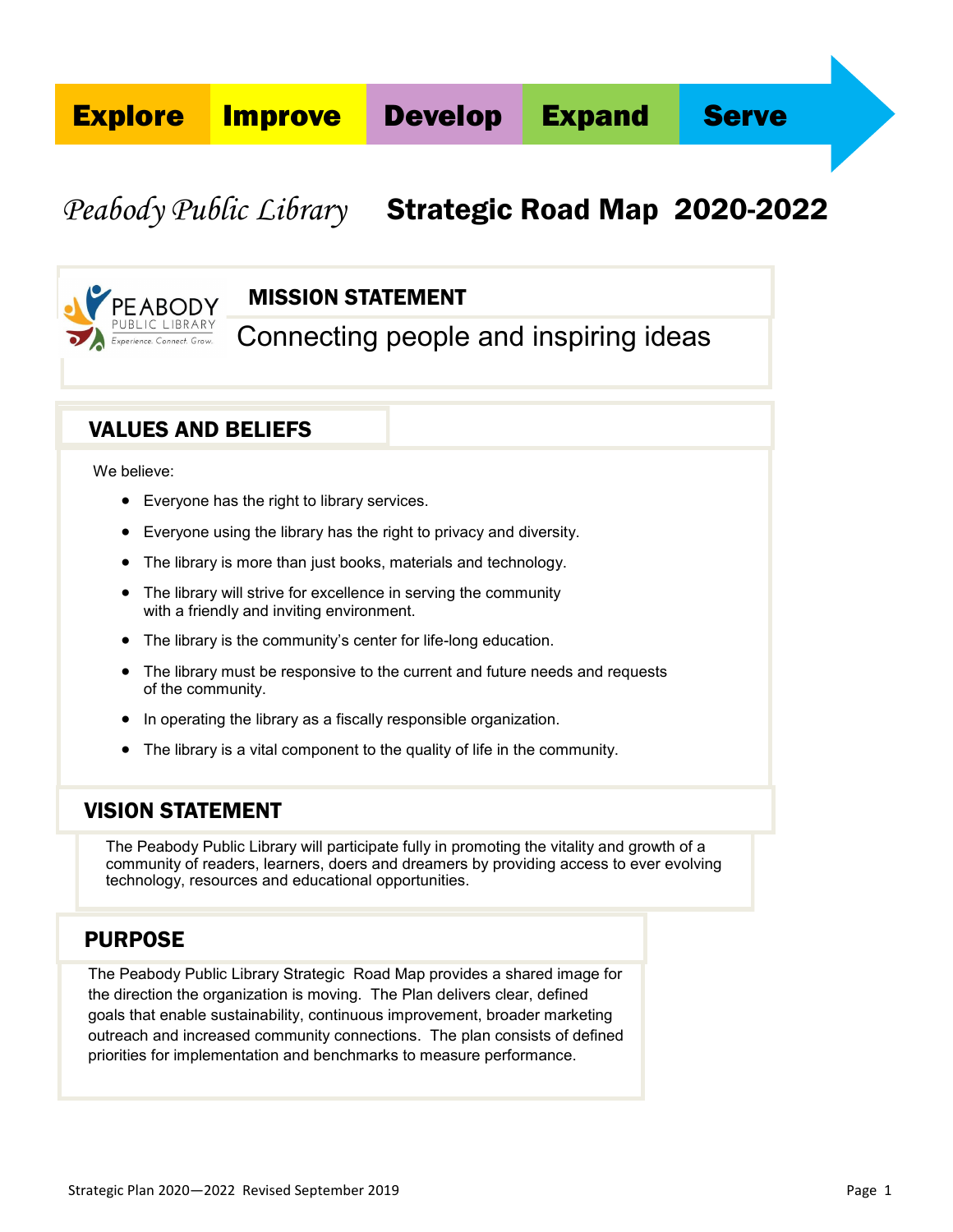# Introduction

The Peabody Public Library has provided invaluable programs and services to the Columbia City community for over 119 years. Nestled inside a 14 acre wetland, the Library property rests within a vibrant area of Columbia City. Our neighborhood consists of a hospital, local parks, industrial area, community clubs, residential areas and non-profits. Recent road renovations have made the area very esthetically pleasing and a wonderful entrance to the downtown community.

As a tax supported institution, the Library has been a good steward of taxpayer dollars. The Library does receive an abundant amount of book donations that permit the Friends of the Library to have successful book sales throughout the year. However, a more disciplined approach to explore and acquire revenue for the Library is needed to continue serving our area with the most state-of-the-art tools.

The educational, cultural and entertainment needs of the Peabody Public Library community are becoming more sophisticated as technology continues to evolve. The Library must continuously improve our personnel training, technology equipment and the building infrastructure to remain relevant to the patrons we serve. High-tech needs and expectations translate into an increased demand for the Library Staff to deliver the most accurate and up-to-date resources - in an ever widening array of formats - in an efficient and friendly manner. The Library's seasoned staff has provided invaluable service to the community. Processes must be in place to allow for a seamless transition when current staff members retire.

The community utilizes our building to checkout materials, attend classes, use the Internet and access meeting space. However, there are many resources that are available at the Library of which the community is unaware. The Library needs to continue marketing all of the resources, space and services to the public. Building a larger social media presence is necessary to engage younger audiences.

The Library has a strong outreach program bringing library services outside of our building. We are fortunate to have built relationships with area non-profit organizations, regional library systems and local schools. There are ample opportunities for collaboration and partnerships to further develop and expand Library services to the community. Our patrons must have a valuable customer service experience whether on or offsite in order for growth or expansion to continue. We are committed to providing exceptional customer service to everyone.

**The Board of Trustees and the staff of the Peabody Public Library have outlined the following areas starting in January 2020 – December 2022:** 

- **Explore and acquire revenue sources**
- **Continuously improve our personnel training, technology equipment and facility infrastructure**
- **Develop a broader marketing reach**
- **Develop and expand Library services**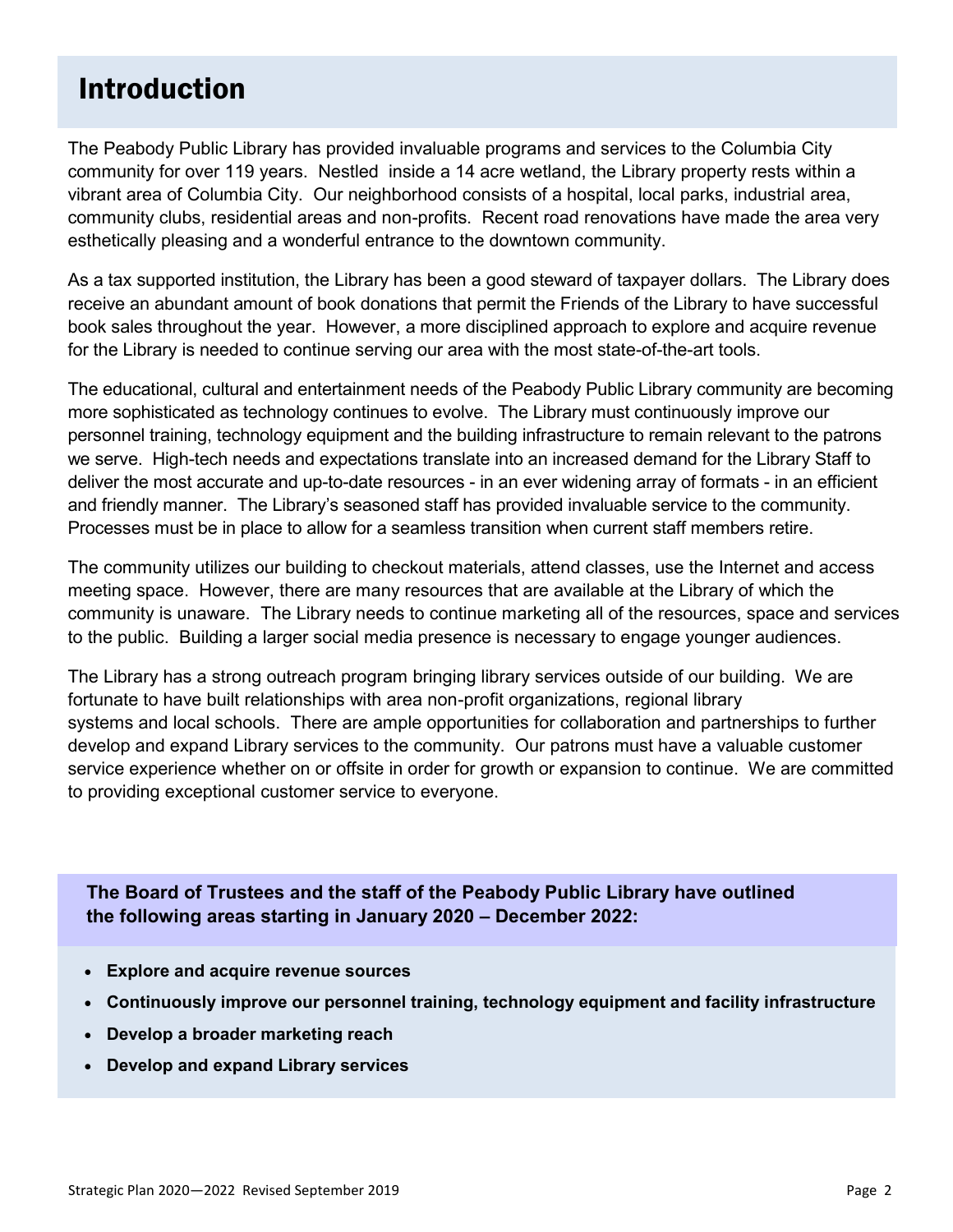### **A. Public Tax Funds**

As a tax supported entity, the Peabody Public Library Board of Trustees and staff adhere to the Uniform Internal Control Standards for Indiana Political Subdivisions by the State Board of Accounts and IC 5-11-1-27(g). The Director and Board of Trustees will continue to use resources wisely and transparently. The Library receives disbursements from the following tax funds.

- 1. Property Tax
- 2. FIT (Financial Institution Tax)
- 3. License Excise
- 4. CVET (Commercial Vehicle Excise Tax)
- 5. 7. LIT Local Income Tax

## **B. Private Funding**

Although the Library is a tax supported entity, private funds are needed to add a new service or provide program supplies. The Friends of the Library have consistently used book sale money to pay for Summer Reading Program expenses. The Library will continue to investigate avenues for private funding options, like Amazon, Kroger Rewards Program and Discover Books.

- 1. Community Foundation of Whitley County
	- a. Simon J. Peabody Fund The Simon J. Peabody Fund was established in May, 1933. The funds are to be used for capital projects.
	- b. Peabody Public Library Fund The Peabody Public Library Funds are to be used to support Library programs, materials and services.
- 2. Dekko Foundation

The Dekko Foundation has funded several projects for the Peabody Public Library. Their areas of focus include early childhood development, middle childhood development, adolescent development and community development.

3. Book Donations

The Library receives book donations from the community. The donations are used to build the collection, assist with Wait and Read baskets, prizes for programs and the Friends of the Library book sales.

4. Memorial Donations

The Library has been the recipient of memorial donations. Our longevity is a tribute to the caring community that supports us.

5. Grant Opportunities

A more concerted effort is needed to access and determine the grant dollars available for libraries at the federal, state and local levels. There may also be funds from area businesses available to support the Library.

The Peabody Public Library Director has been assigned the task of reviewing and updating the fundraising plan.

I

N

V

E

S

T

I

G

A

T

E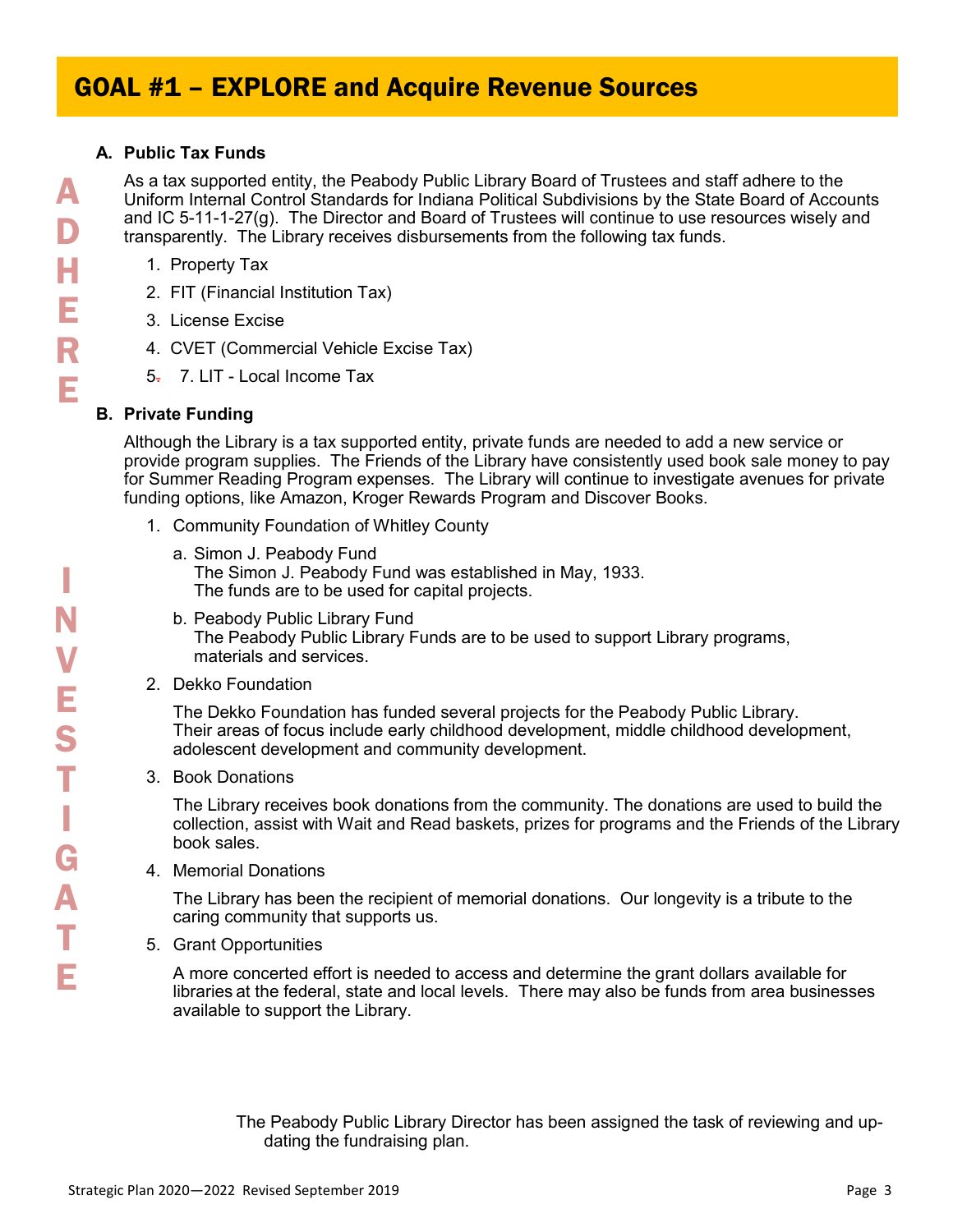# GOAL #1 (con't) – EXPLORE and Acquire Revenue Sources

## **C. Create a Comprehensive Funding Plan**

Evaluate Current Funding Options

- 1. The Peabody Public Library Director has been assigned the task of reviewing and updating the fundraising plan.
- 2. The Library Director will continue to submit the annual tax supported and Board approved budget through Gateway.

### **D. Evaluate the Funding Model**

1. Bi- annual evaluations on funding options and improvements (June, December)

2. The Director will update the Board of Trustees with tax allocation changes during monthly Board meetings.

# GOAL #2 – Continuously IMPROVE personnel training, infrastructure, and technology

### **Personnel Training**

1. Certified Staff

The Peabody Public Library requires that the Director, Assistant Director, Department Heads and Professional Assistants to hold LEU certifications. The Library will provide opportunities for training. This will enable the staff to acquire the appropriate level of LEU certification.

A. Training

All certified staff may access training opportunities through a variety of venues.

- 1. Indiana State Library Training
	- a. Using ISL calendar staff members are encouraged to register for webinars.
	- b. The ISL hires Regional Coordinators to provide a variety of instructional, LEU certified classes.
- 2. Independent Training Opportunities or Webinars
- 3. Vendor Training Webinars
- 4. Utilize Staff Expertise
- B. All LEU certificates are recorded. It is up to the individual staff member to know their certification level and LEU requirements. The Indiana State Library conducts audits to ensure compliance standards are met.

## 2. Competency Training

In order for all staff members to remain proficient with technology, they are required to participate in the competency program at the Peabody Public Library.

a. The Peabody Public Library provides onsite competency training for staff. The schedulers incorporate training time into each individual employee's schedule. Competency classes are

conducted regulary throughout the calendar year.

T

R

 $\Delta$ 

I

N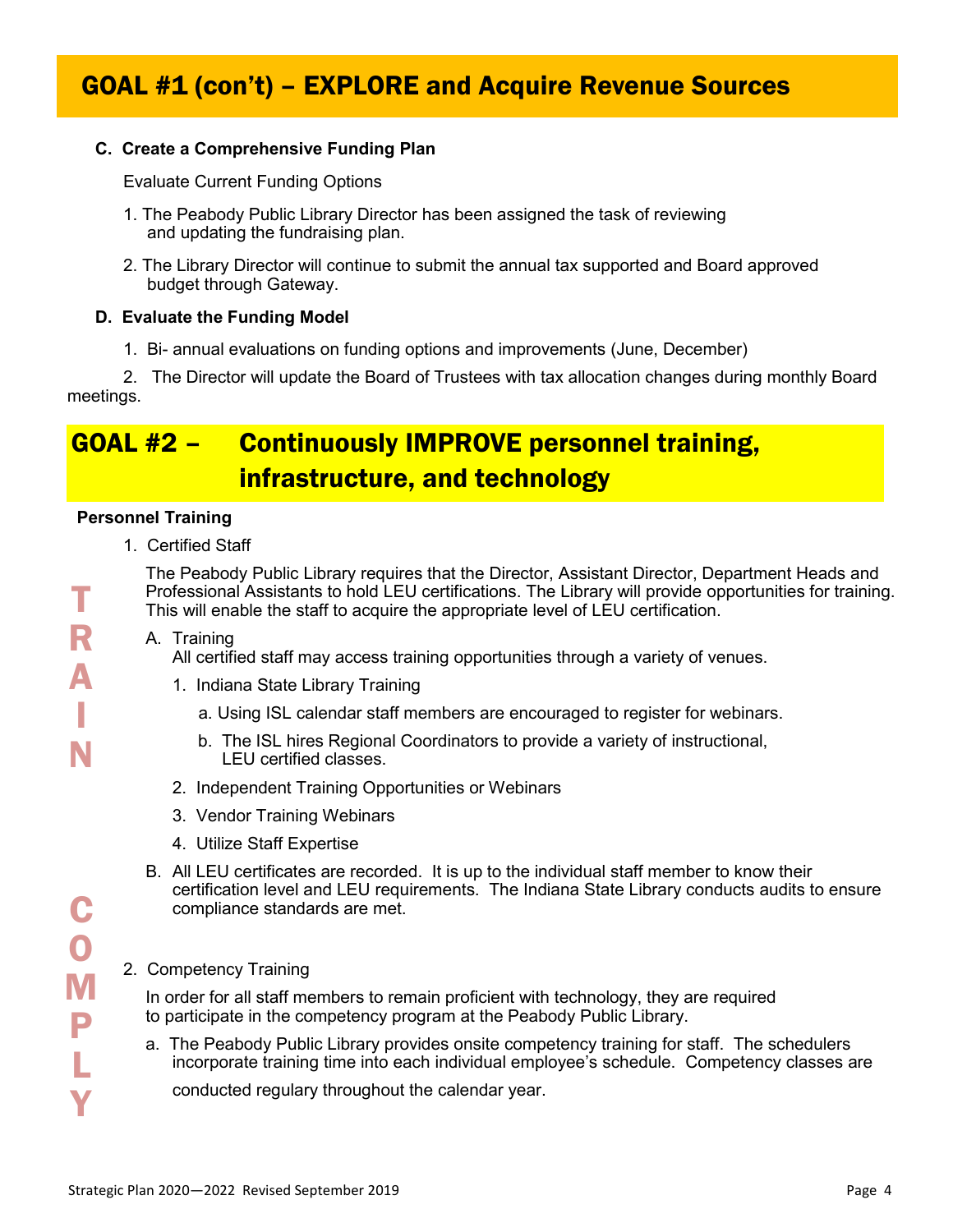# GOAL #2 – Continuously IMPROVE personnel training, (con't) infrastructure, and technology

- b. The Director meets with each employee to verify completion and competency ability.
- c. All staff members must meet all competency standards as a part of the employee's annual evaluation.
- d. The Director evaluates the competency training as needed.
- 3. Staff Responsibilities

Develop clear understanding among Library employees of their responsibilities as an employee of the Peabody Public Library.

- a. Staff Evaluations
	- 1. Staff evaluations are to be given on the anniversary date of the employee by their immediate supervisor.
	- 2. Evaluations are to include goals and areas for improvement.
	- 3. Goals should align with PPL mission statement.
- b. The Peabody Public Library Personnel Manual clearly outlines employee conduct, benefits, expectations and grounds for termination.
- c. Monthly meetings are held to update the staff on Board of Trustee meeting information, committee updates and department updates.
- d. Staff Development Days are held throughout the year to educate the staff on issues relevant to public libraries. Evaluations are completed by the staff to determine the effectiveness of the training.
- 4. Succession Planning
	- a. Identify key positions for succession planning.
	- b. Identify areas where potential employees can be reached.
		- 1. Create opportunities with local colleges to provide student internships.
		- 2. Grow relationships with employment offices.
		- 3. Use library listservs to advertise needs.
		- 4. Use marketing contacts to list employment needs.
- 5. Identify job requirements
	- 1. Use current job description to identify requirements
	- 2. Identify current trends to update requirements

## **B. Technology**

1. Patron Services

Acquire and maintain technology that meets the challenges of delivering information services to the public while supporting the Library's mission and plan for services.

- a. Maintain and improve the Library's website (ongoing)
- b. Continuously improve video classes and online tutorials. (ongoing)
- c. Continue to develop a social networking presence. (ongoing)

P

L

A

N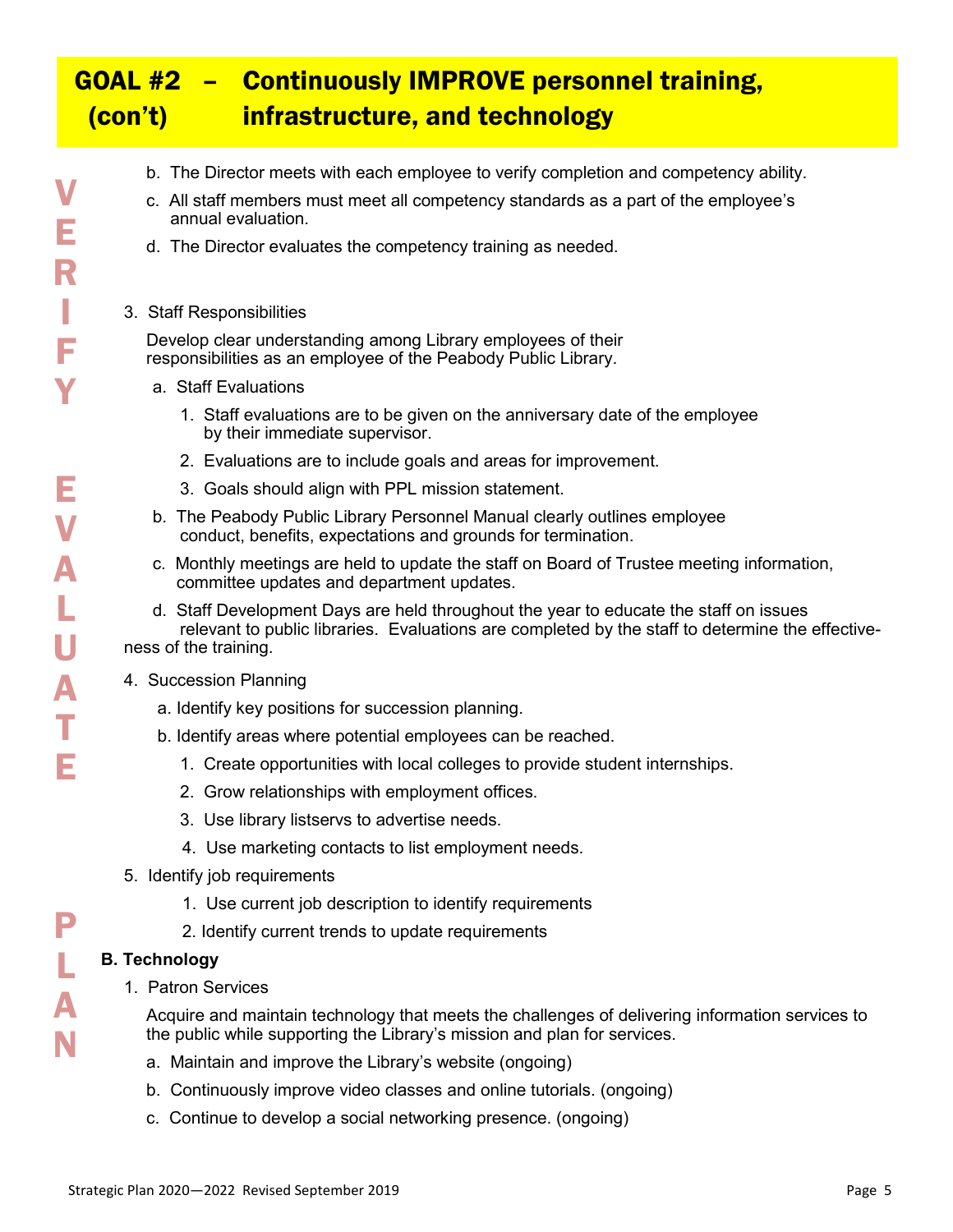# GOAL #2 – Continuously IMPROVE personnel training, (con't) technology, and infrastructure

S

U

P

D

A

T

E

- d. Maintain and continue to add local digital histories online. (ongoing)
- e. Research and acquire additional databases and online resources (ongoing)
- f. Perform software upgrades of various applications used by the public (ongoing)
- g. Upgrade and replace public computers designated in the replacement schedule (annual)
- h. Repair and upgrade equipment in the meeting rooms to keep up with current technologies (annual)
- i. Continue to grow the gaming collection

#### 2. Network Services

Improve and maintain network connections by ensuring the network resources are up-to-date and continuing to provide adequate and reliable services to staff and patrons.

- a. Maintain access to Evergreen Indiana catalog (ongoing)
- b. Conduct yearly review of the Disaster Recovery Plan
- c. Assess fiber optic needs annually
- 3. Evaluation Process
	- a. The Library staff will monitor computer and equipment usage through records and observation.
	- b. Evaluation will be done through training and monitoring staff and patrons on new technologies.
	- c. New technologies will be reviewed as needed by the Director and Systems Technician.

### **C. Infrastructure**

- 1. Parking Lot Evaluate resurfacing the parking lot
- 2. 2. Wetlands

Develop the wetland area of the property with a view to provide educational opportunities and a contemplative quiet area for patrons.

- a. Determine area partners to assist with trails maintenance.
- b. Develop and update guides to the ecology of the property, including resident flora and fauna as well as visiting wildlife.

### 3. Building

 Tentative plans are underway to improve specific areas of the Library infrastructure including but not limited to:

- a. Unfinished basement area (2020)
- b. Flooring replacement for original 1999 carpet (2020)

The Director and the Peabody Public Library Board of Trustees will review quotes for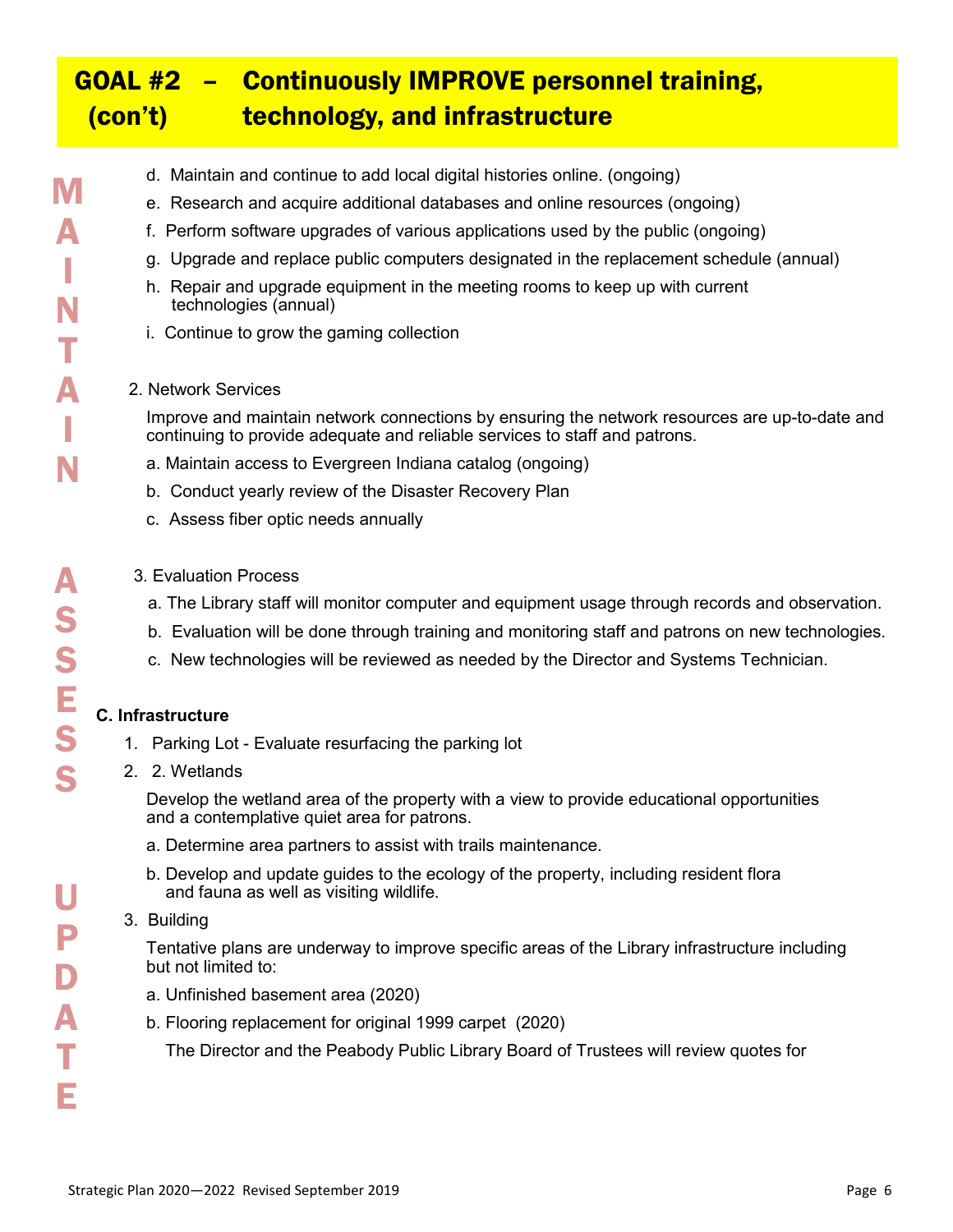improvements and determine a course of action once the information has been reviewed. (Winter 2019, Implement 2020)

- c. Shelving reorganization
- d. Create small seating areas
- e. Departmental or Library reorganization

### **A. Create marketing strategies**

- 1. Evaluate the comprehensive marketing plan.
- 2. Determine course of action, update plan

# GOAL #3 – DEVELOP a broader marketing reach

- 4. Present marketing plan to the Board of Trustees
- 5. Update,& Implement changes in marketing plan
- 6. Use marketing plan timeline to initiate activity.
- 7. Monitor timeline for effectiveness and adjust activity to maximize success.

### **B. Bi-Annually evaluate marketing plan (June/December)**

- 1. Use statistical analysis to determine effectiveness of marketing campaign on circulation, program attendance, meeting room usage, outreach program attendance, and other Library services. (Monthly statistics)
- 2. Communicate with media contacts to determine the best methods for advertising Library services and programs. (Quarterly activity or as needed)
- 3. Celebrate/recognize marketing plan accomplishments (Quarterly assessments)
- 4. Collect testimonials from Library patrons in response to marketing efforts/or in an effort to enhance Library outreach. (Quarterly assessments)

### **C. Increase public awareness of the Peabody Public Library and all it has to offer the community.**

- 1. Increase the use of social networking shares by 5% annually. (Monitor monthly)
- 2. Increase the number of registered card holders by 10% .(Monitor monthly)
- 3. Increase the Library's participation in community activities as staffing levels allow. (Quarterly)

### **A. Create a Community Partnership Plan**

- 1. Evaluate current community partnerships (Quarterly)
- 2. Determine community needs in order to assess other community partnership possibilities (Annual)